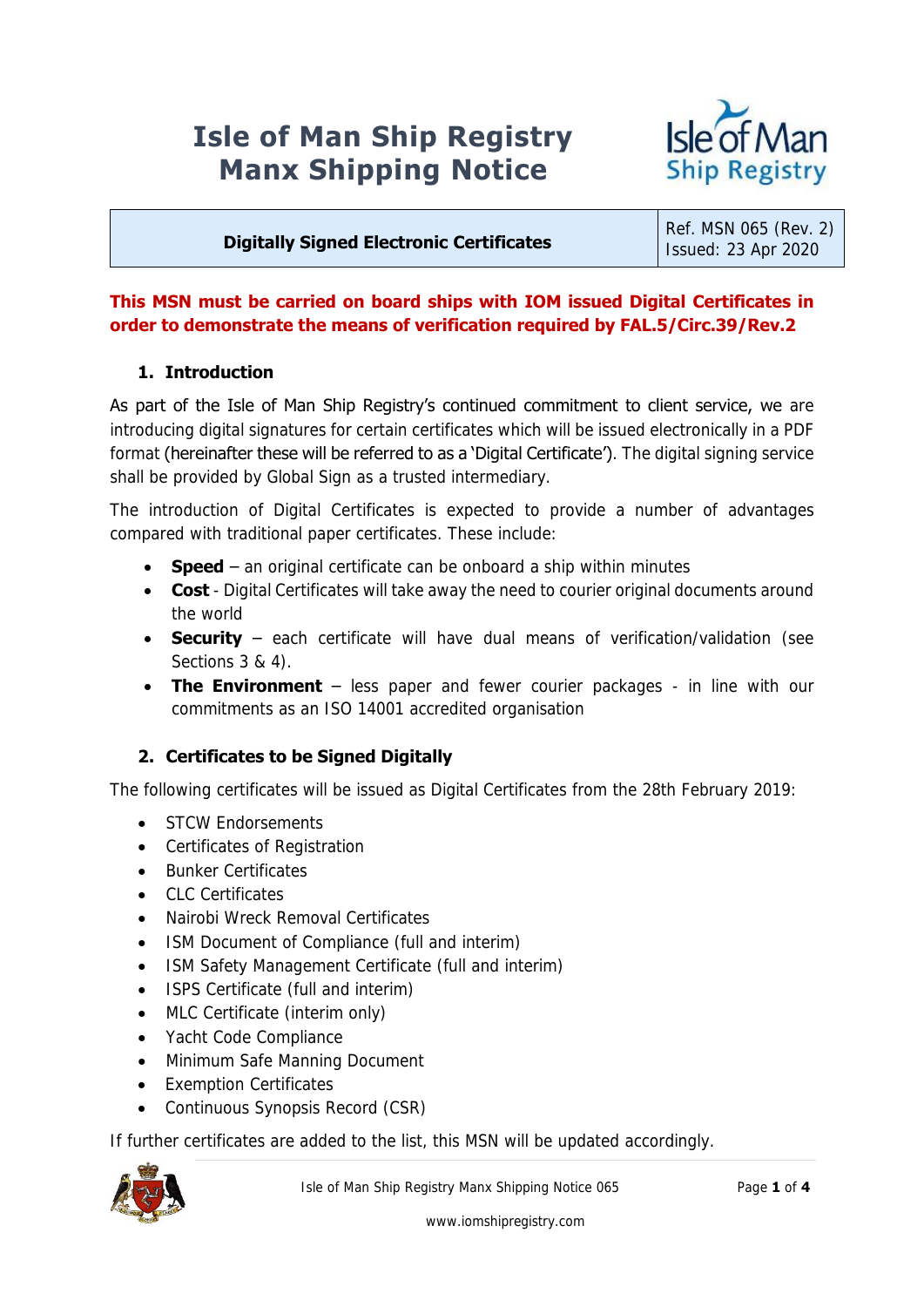As part of the registration process, ships are issued with a Carving & Marking Note. This will be signed electronically by the Ship Registry but will still require an original signature of behalf of the surveyor who is counter-signing.

Paper certificates issued prior to 28<sup>st</sup> February 2019 will continue to be valid until the expiry date stated on the certificate – these will be replaced with a digital certificate the next time we attend the vessel.

# **3. Validation**

Digital Certificates can be validated by opening the PDF in Adobe Acrobat Reader or Adobe Acrobat Pro. When the file opens, a blue bar will be displayed which will confirm that the Digital Certificate is complete and valid. It will appear as shown below:



This validation confirms that the Digital Certificate is authentic and has been protected from edits, modifications or revisions other than those authorised by the Isle of Man Ship Registry.

Please note that it may be necessary to update your Approved Trust List settings on the device the digital certificates are viewed on in order for this to work correctly – see the following link for instructions on how to do this:

<https://helpx.adobe.com/acrobat/kb/approved-trust-list-update-dialog.html>

## **4. Verification**

Digital Certificates can be verified in either of the following ways:

**QR Code** – The simplest method to verify the Digital Certificate is by scanning the QR Code located in the upper right hand corner of the Digital Certificate with any internet connected device with a camera and a QR Code reader installed. The QR Code contains a URL which links to the Ship Registry's verification system. The URL will return a web page confirming the details of the certificate which should correspond to the certificate available on board the ship.

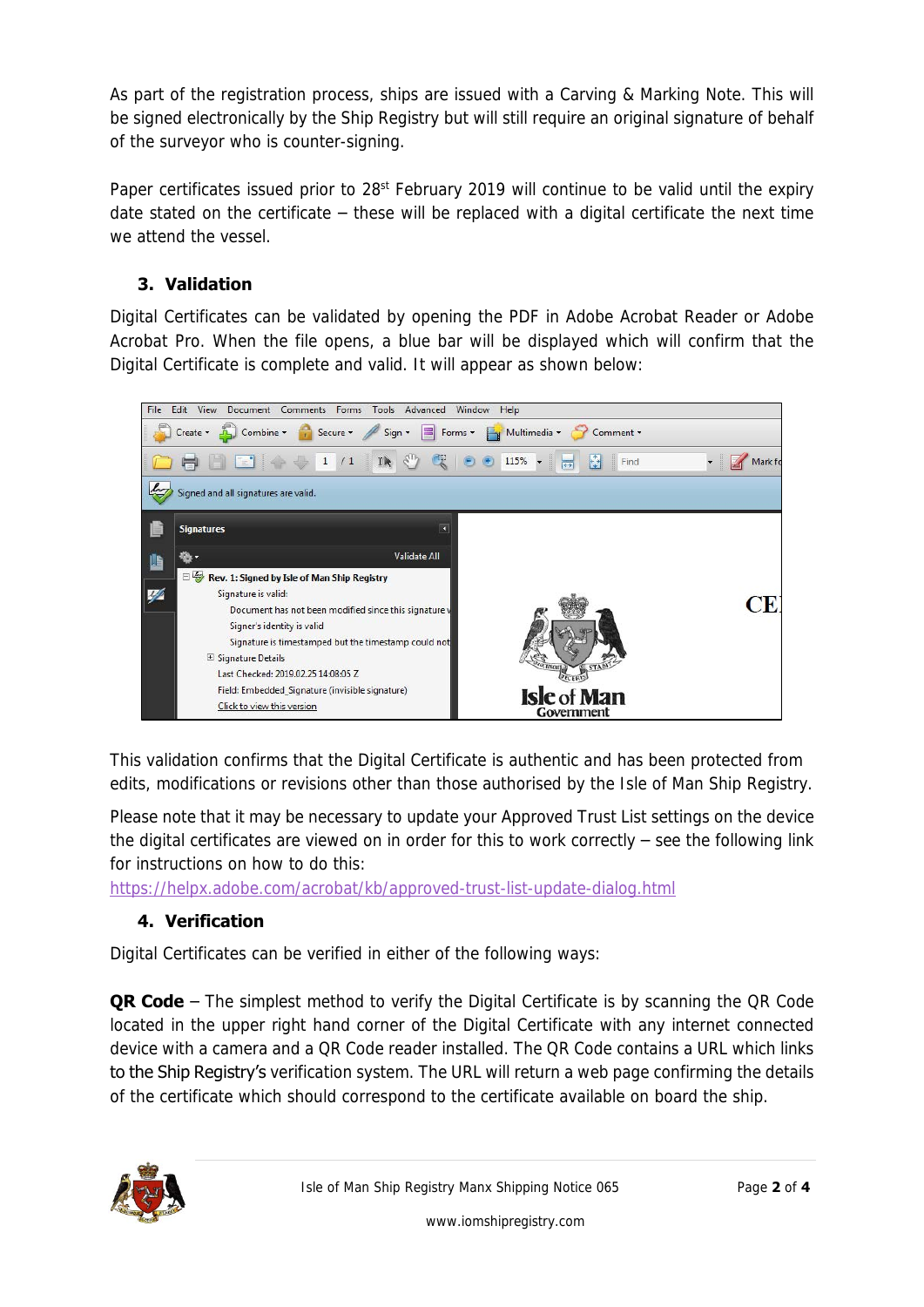**Unique Tracking Number –** Visit<https://mavis.iomshipregistry.com/> and enter the Unique Tracking Number (found at the top of the Digital Certificate) and the date of issue; this will return a web page confirming the details of the certificate which should correspond to the certificate available on board the ship.

# **5. Document Management**

Operators of ships that carry Digital Certificates should ensure that these documents are controlled through the safety management system, as described in Section 11 of the ISM Code (or for vessels <500gt, the mini-ISM system).

In this regard, it is important to note that the electronic version of the certificate should be considered as the original and this must always be available for inspection. The certificates can also be printed, but it should be noted that a paper copy is uncontrolled when printed and cannot be validated as detailed in Section 3.

The requirement under STCW Regulation I/2, paragraph 11 to hold original Endorsements is satisfied by having the electronic version of the certificate available.

# **6. Periodic Endorsements**

Where a certificate requires endorsement for an annual, intermediate or additional verification, this will be done in the following ways:

# **6.1 Survey Undertaken by IOMSR**

Upon successful completion of the survey, the surveyor will remotely endorse the certificate on our database, and the new Digital Certificate will be immediately emailed to the Company's address stored within our computer system.

If the surveyor is unable to access the internet onboard the ship, this will be carried out at the next available opportunity, as soon as the surveyor is able to gain internet access.

In the case that a ship needs an endorsed certificate as a matter of urgency (for instance it is the last day of their survey window) then the attending surveyor should print the digital certificate and sign by hand. Upon receipt of the endorsed Digital Certificate, the hand signed certificate should be discarded.

## **6.2 Survey Undertaken by RO**

Upon successful completion of the inspection, the RO surveyor will contact IOMSR who will endorse the certificate on our system on behalf of the RO, and the new Digital Certificate will be emailed to the Company's address stored within our computer system.

If the survey is undertaken outside of normal office hours, this will be done at the earliest opportunity when the office reopens.

In the case that a ship needs an endorsed certificate as a matter of urgency (for instance it is the last day of their survey window) then the attending surveyor should print the digital certificate and sign by hand. Upon receipt of the endorsed Digital Certificate, the hand signed certificate should be discarded.